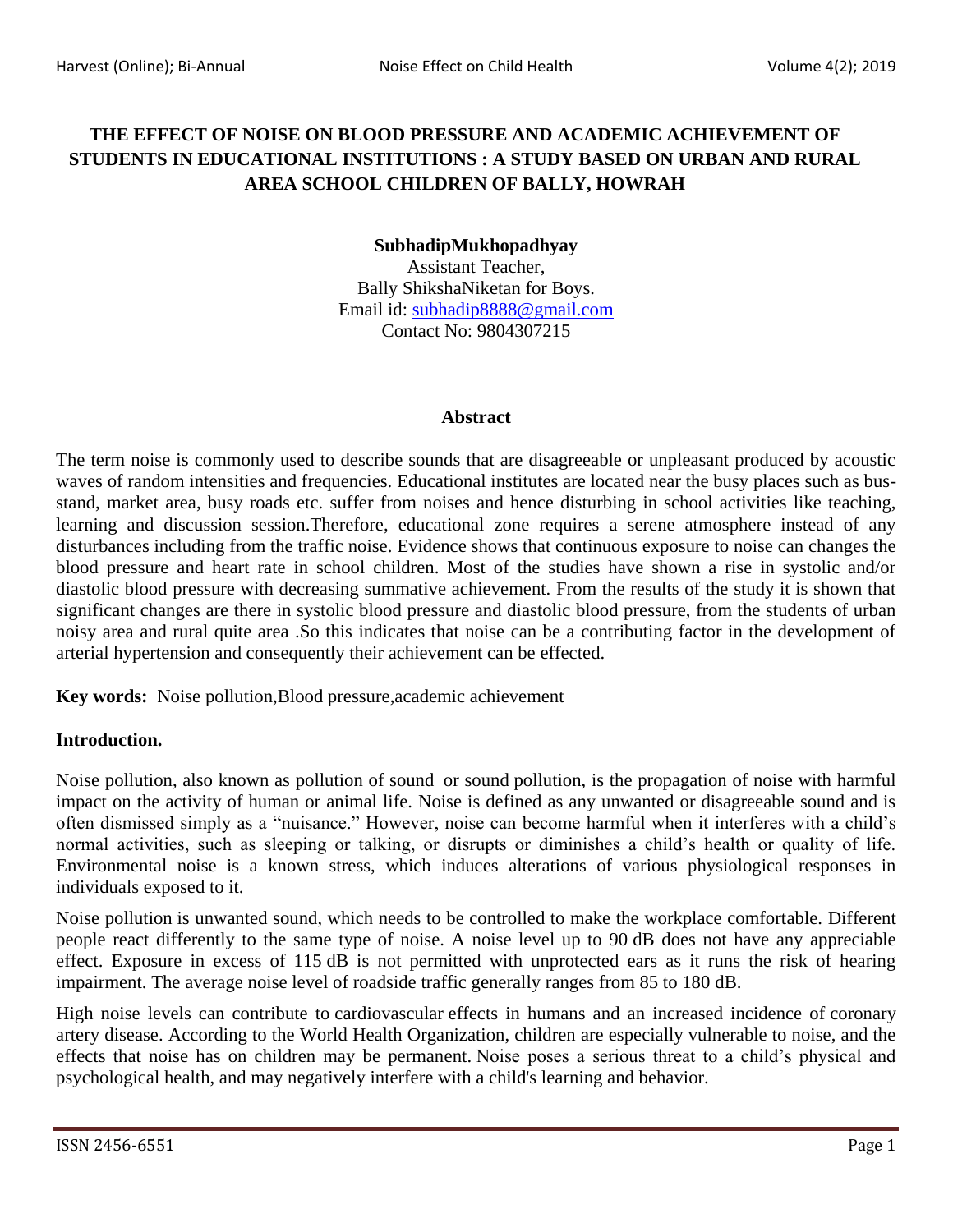#### **Emergence of the problem:**

The purposes of this study were to investigate the noise level in the school environment and within the classrooms that could affect the learning performance of the students and to assess the potential of this disturbance on the students' academic achievement along with their blood pressure levels.The World Health Organization (WHO) recommends that the background noise level should not exceed 35dB during teaching sessions .The noise brought the physiological impact in the forms of dizziness and uncomfortable feeling.Thus the achievement motivation of the learners is affected and noise may be a factor in this area. So this part may be investigated and this is a leading topic now a days. Immediate and serious attention must be given to control this mushrooming problem, since the overall loudness of environmental noise is doubling every ten years .This has encouraged me to choose this topic and study the effects of noise pollution on human's health.

#### **Review of related literature:**

In view of the importance of the review of related research , an attempt is made to analyze the related works on effect of noise pollution on the health parameters ,specially cardiovascular issues and achievement of the secondary school children of ages 12-15.

These studies have been systematically presented in the following section.

**Slater, R.B. (1968)** has tried to establish a strong positive corelation between the noise pollution level and systolic and diastolic blood pressure level. The review on the relation among noise pollution and ,blood pressure, the achievement motivation of the school children of selected area are shown in his paper.

**Evans et al, (1993)** define noise as any audible acoustic energy that adversely affects the physiological or psychological wellbeing of the people .

**Regecova.et al (1995)** explains the term noise which is commonly used to describe sounds that are disagreeable or unpleasant produced by acoustic waves of random intensities and frequencies.

**Airey, S. & Mackenzie (1999)** show thatnoise pollution is becoming increasingly more severe in industrial countries and the cost of alleviating it in future years is expected to be insurmountable.

**Evans,(2001)** says prevalence of noise is implicated in various illness of human and it is responsible for increased morbidity associated with modern life style.

**Shield and Dockrell, (2002)** have studied that excessive noise pollution has been blamed not only for hearing damage and community annoyance but also for hypertension, fatigue, heart trouble, disturbed serum lipid, triglycerides, platelet count, plasma viscosity, glucose and reduced motor efficiency.

**Shield and Dockrell, (2003)** they even continued their work and shown that noise influences the cardiovascular, endocrine, metabolic, gastrointestinal and neurological systems. The cardiovascular system is considered to be the most involved and therefore has received the most attention.(Shield and Dockrell,2004).

**Van Kempen, (2006)** has shown that there is evidence that noise presents a significant factor in the genesis of arterial hypertension and disorders of peripheral arterial circulation (Belojevic G et all,2008).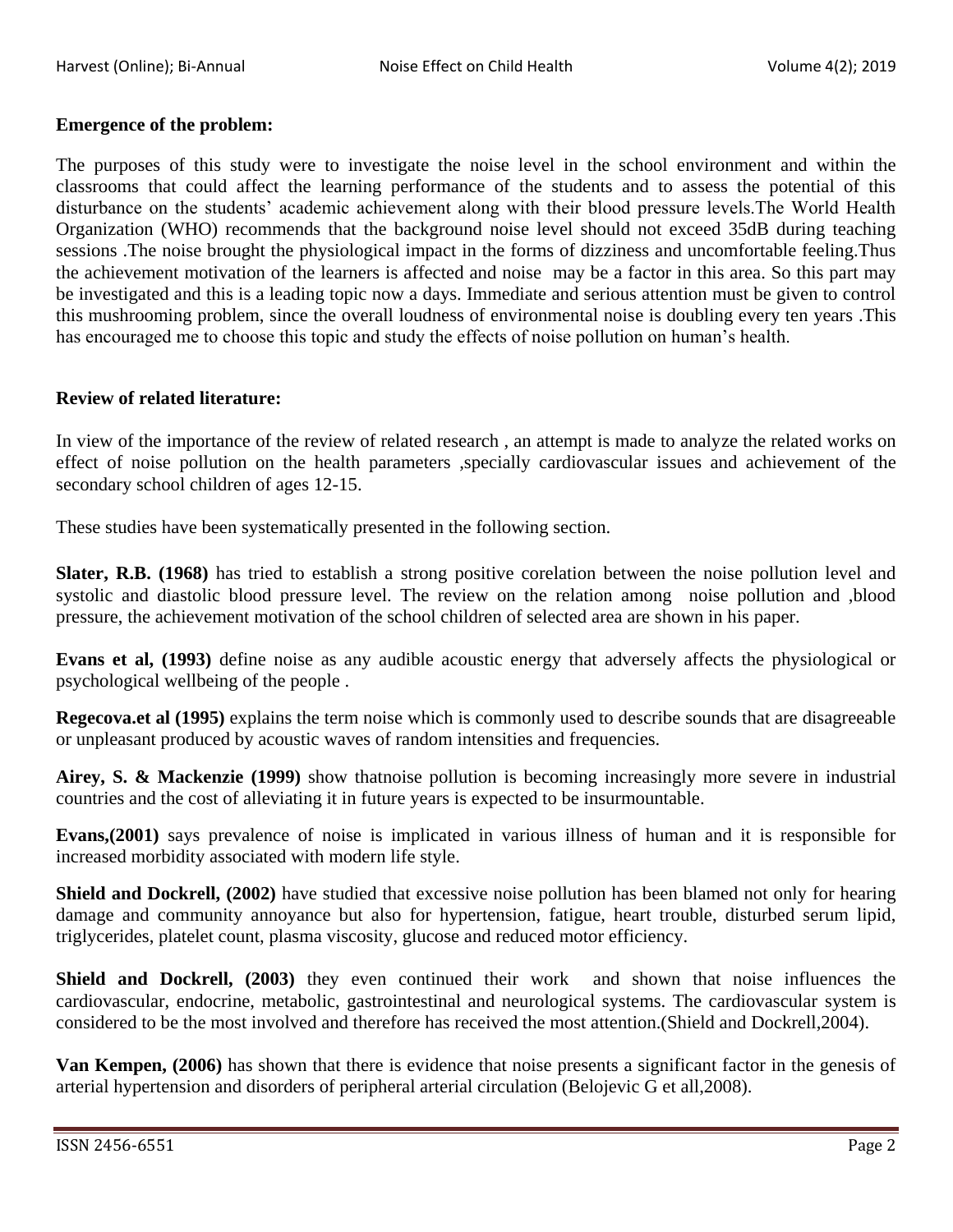**Singh and Joshi,(2010)** have studied several epidemiological studies which shown that road traffic noise might increase the risk of arterial hypertension (RR between 1.5 and 3.0) in adults who live in areas with daytime average sound pressure levels exceeding 65 dB.

**Goswami et al, (2011)** investigated the acute effects of short term loud noise on blood pressure and other cardiovascular parameters. Most of the studies have shown a rise in systolic and/or diastolic blood pressure.

**Mangalekar et.al, (2012)** says that the earlier studies were concerned mainly with external environmental noise exposure of schools, but more recently the effects of internal classroom noise have been investigated. It is generally accepted that noise has a detrimental effect upon the learning and attainments of primary school children .At the beginning of the 1990s there were two major reviews of previous work to date in this area, both of which concluded that chronic noise exposure of young children has a particularly detrimental effect upon their reading ability.

## **Methodology of the study:**

A research method is a systematic plan for conducting research. Sociologists draw on a variety of both qualitative and quantitative research methods, including experiments, survey research, participant observation, and secondary data. Quantitative methods aim to classify features, count them, and create statistical models to test hypotheses and explain observations. Qualitative methods aim for a complete, detailed description of observations, including the context of events and circumstances.

The present study is of descriptive in nature .Considering the nature of the study,the reseracher has adopted sample survey method ,as it is mainly concerns with the present aim of this work.

# **A)Population:**

The population of this study are the students of both sexes from Govt aided secondary and higher secondary schools who belongs to class VII-IX.(age ranges 12-15).

#### **B)Sample:**

160 students were considered based on exclusion criterion stratified randomly as the sample for the study.

The children will be divided into four groups according to noise exposure:

- 1. Quiet residence and quiet school;
- 2. Quiet residence and noisy school;
- 3. Noisy residence and quiet school,
- 4. Noisy residence and noisy school.

# **C)Study sample:**

Children generally come to school at 8 a.m. and stayed there for 4-5 hours. Parents will be informed and a written consent obtained for the participation in the study.

The inclusion criteria for the study sample were: living on the present address for three or more years, and the orientation of child's room towards the streets.

The exclusion criterion was the presence of chronic diseases affecting arterial blood pressure (diabetes mellitus and/or renal diseases).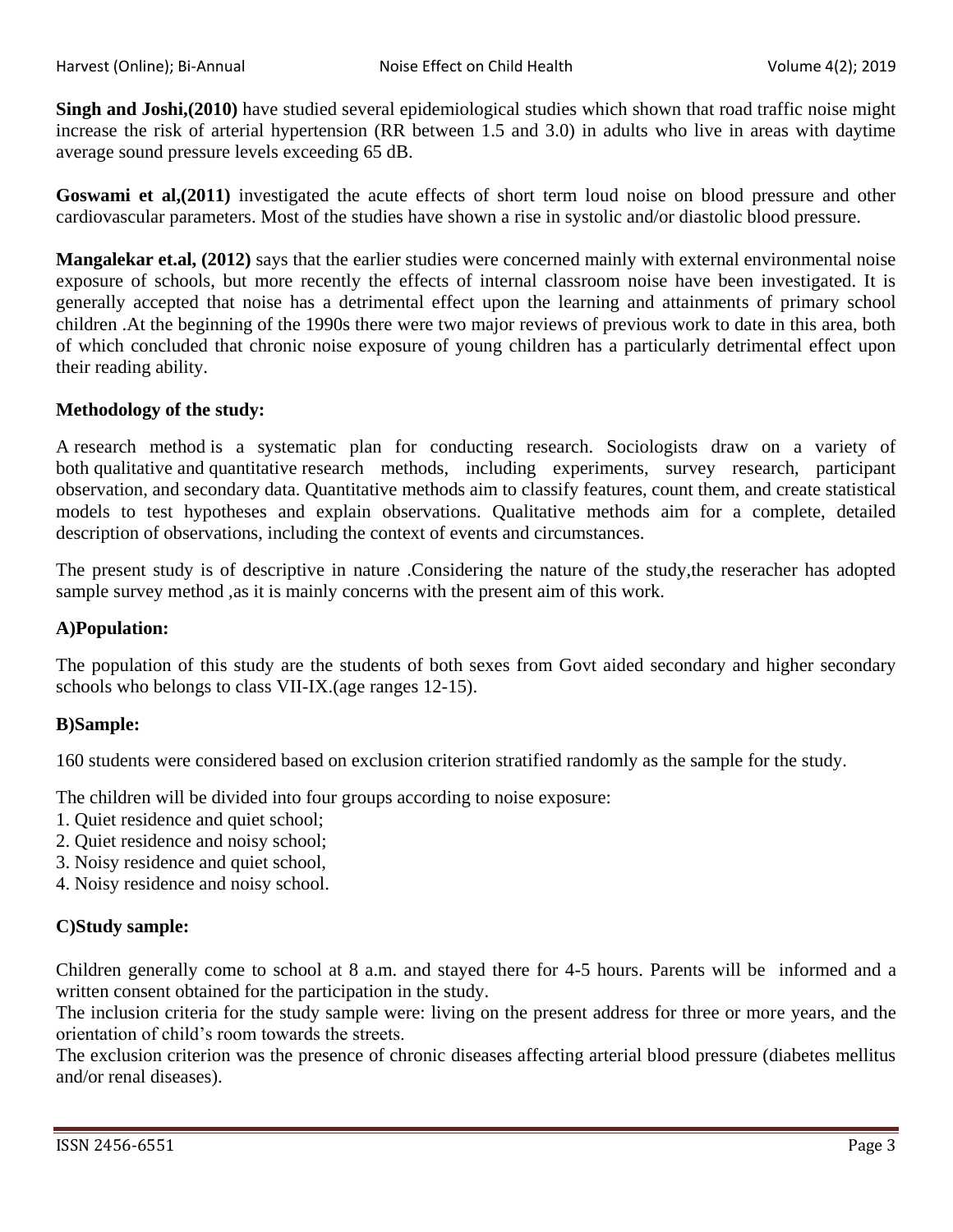## **D)Tools:**

## **a)Sound level meter:**

A sound level meter is used for [acoustic](https://en.wikipedia.org/wiki/Acoustics) (sound that travels through air) measurement of Noise Intensity. It is commonly a hand-held instrument with a [microphone.](https://en.wikipedia.org/wiki/Microphone) The [diaphragm](https://en.wikipedia.org/wiki/Diaphragm_(acoustics)) of the microphone responds to changes in air pressure caused by sound waves. That is why the instrument is sometimes referred to as a Sound Pressure Level (SPL) Meter. This movement of the diaphragm, i.e. the sound pressure deviation (pascal Pa), is converted into an [electrical signal](https://en.wikipedia.org/wiki/Signal_(electrical_engineering)) [\(volts V\)](https://en.wikipedia.org/wiki/Volt).

In this study divinext Digital Noise Level Meter (Noise Monitor )Decibel Tester GM1351 is used to measure the intensity of noise in different area for the study. The sound level meter is a portable one which measured sound between 35-130dB, with resolution of 0.1dB.

#### **b)Sphygmomanometer.**

Is an instrument for measuring blood pressure, typically consisting of an inflatable rubber cuff which is applied to the arm and connected to a column of mercury next to a graduated scale, enabling the determination of systolic and diastolic blood pressure by increasing and gradually releasing the pressure in the cuff.

In this study Rossmax GB102 Aneroid Blood Pressure Monitor is used to check the blood pressure of the samples.

**c)Mark sheets** of final summative evaluation of 2018 academic year.

#### **E)Techniques:**

The study was conducted to determine the level and impact of noise on pupils' learning performance. Which was observed through a survey at about 10 schools at Bally and Belur area. Some are located in nearby G T Road and some are interior. The study was done by measuring the noise level using the Threshold Limit Value (TLV) by taking approx 20 locations as the measurement points. The expected results will indicate the noise levels exceeded the standard TLV >55 dB.

The noise level at school classrooms will be measured. The classrooms will be classified into noisy zones based on the Noise Mapping.

#### **a)Recording of systemic arterial blood pressure:**

Blood pressure will be measured in supine position by using mercury sphygmomanometer. Systolic blood pressure (SBP) and diastolic blood pressure (DBP) of all the subjects will be recorded. The measurements were performed after a 15 minute rest, in a sitting position, with a child's right arm at heart level. Two measurements were performed on the right arm with five-minute interval.

#### **b)Measurement of heart rate:**

The forearm of the subject was slightly pronated and the wrist slightly flexed. The radial pulse was felt with the tips of the fingers compressing the vessel against the head of the radius. The rate of the pulse was noted in beats per minute. The beats were counted for full one minute.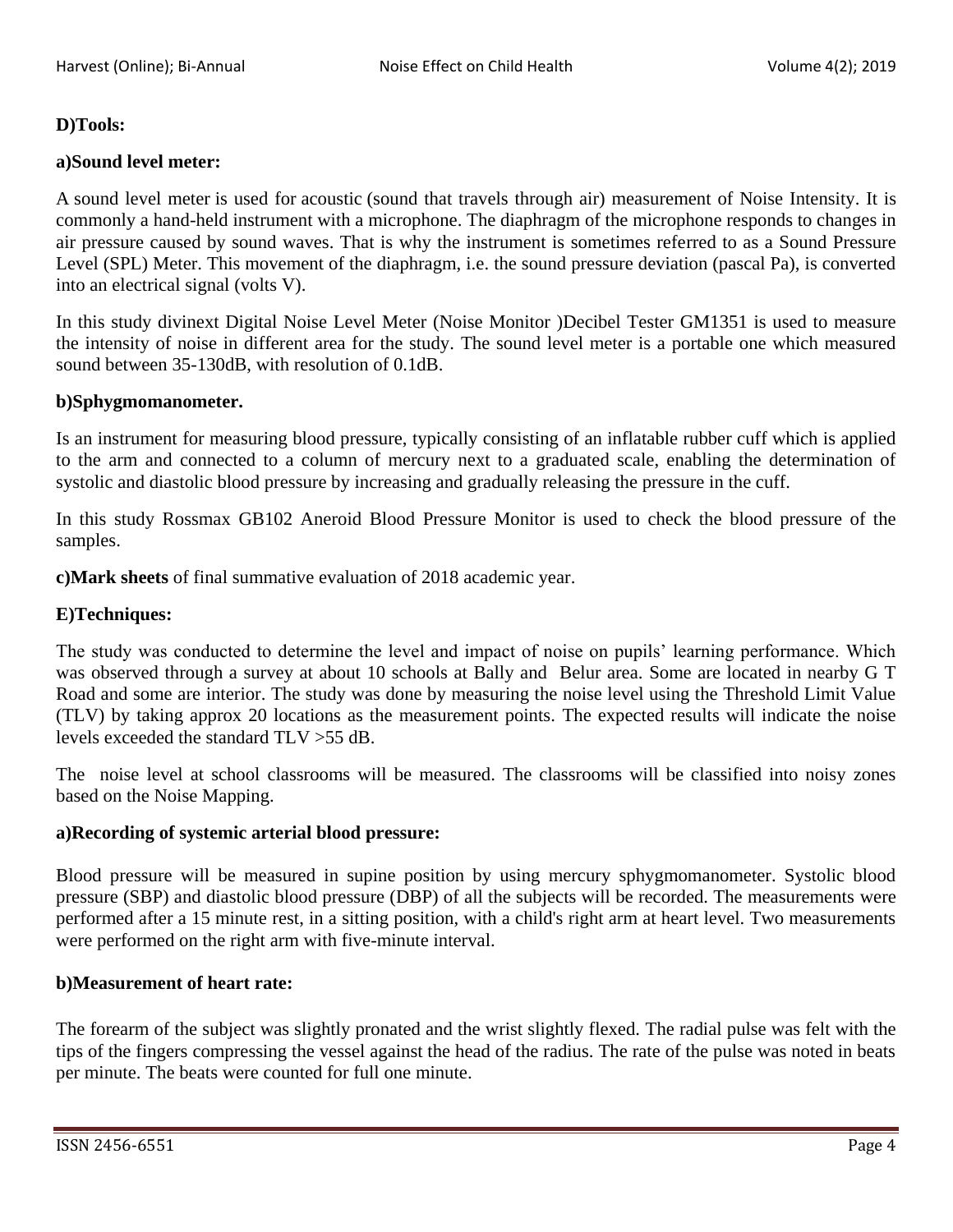# **F)Method of data Analysis**

The questionnaires were filled up by the sample and the results of the questionnaire were turned into percentages. Diagrams such as bar diagram, pie chart etc. are used.

#### **G)Delimitation of the study:**

- The study was delimited only to samples of 10 Govt. aided secondary and higher secondary schools of class VII-IX.
- Samples were segregated in four areas.
- Only 160 samples were collected for this survey.
- Time was not enough for the proposed study.

# **Table 1: Measurement of Noise Level from study area:**

| Day      | <b>Study area</b>                      | <b>Time</b>        |       | <b>Remarks</b> |            |            |
|----------|----------------------------------------|--------------------|-------|----------------|------------|------------|
|          |                                        | <b>Noise level</b> |       |                |            |            |
|          |                                        | 10.30 am           | 12.00 | 2.00           | Average    |            |
|          |                                        |                    | noon  | pm             |            |            |
| 06.06.19 | Bally Santiram Vidyalaya               | 90                 | 90    | 90             | 90         | Too High   |
|          |                                        | dB(A)              | dB(A) | dB(A)          | dB(A)      |            |
| 13.06.19 | Belur Girls High School                | 80                 | 80    | 70             | 77 dB(A)   | High       |
|          |                                        | dB(A)              | dB(A) | dB(A)          |            |            |
| 20.02619 | Belur high School(Boys)                | 85                 | 90    | 75             | 83 dB(A)   | Too High   |
|          |                                        | dB(A)              | dB(A) | dB(A)          |            |            |
| 06.07.19 | <b>Bally Barrackpore School</b>        | 90                 | 90    | 80             | 87 dB(A)   | Too High   |
|          |                                        | dB(A)              | dB(A) | dB(A)          |            |            |
| 13.07.19 | <b>Bally</b><br>Jora-                  | 75                 | 70    | 68             | 71 dB(A)   | High       |
|          | AswatthatalaVidyalaya                  | dB(A)              | dB(A) | dB(A)          |            |            |
| 20.07.19 | Bangasishu<br>(Balika)<br><b>Bally</b> | 85                 | 70    | 65             | 73 dB(A)   | High       |
|          | Vidyalaya                              | dB(A)              | dB(A) | dB(A)          |            |            |
| 06.08.19 | <b>Bally Girls High School</b>         | 55                 | 50    | 50             | 52 $dB(A)$ | Acceptable |
|          |                                        | dB(A)              | dB(A) | dB(A)          |            |            |
| 13.08.19 | <b>Bally</b>                           | 55                 | 50    | 55             | 53.3 dB(A) | Acceptable |
|          | NischindaChittaranjanVidyalaya         | dB(A)              | dB(A) | dB(A)          |            |            |
| 20.08.19 | <b>Bally Sikshaniketan For Boys</b>    | 60                 | 55    | 60             | 58.3 dB(A) | Acceptable |
|          |                                        | dB(A)              | dB(A) | dB(A)          |            |            |
| 27.08.19 | High<br>Anandanagar<br>School          | 55                 | 55    | 55             | 55 dB(A)   | Acceptable |
|          | (H.S.)                                 | dB(A)              | dB(A) | dB(A)          |            |            |

From Table 1,it is seen that average noise level from noisy area schools are 80.16 dB (A).Similarly average noise level from quite area schools are 54.65 dB(A).The noisy area sounds are too high to accept by the children.Obviously it will impact on their achievement motivation and health.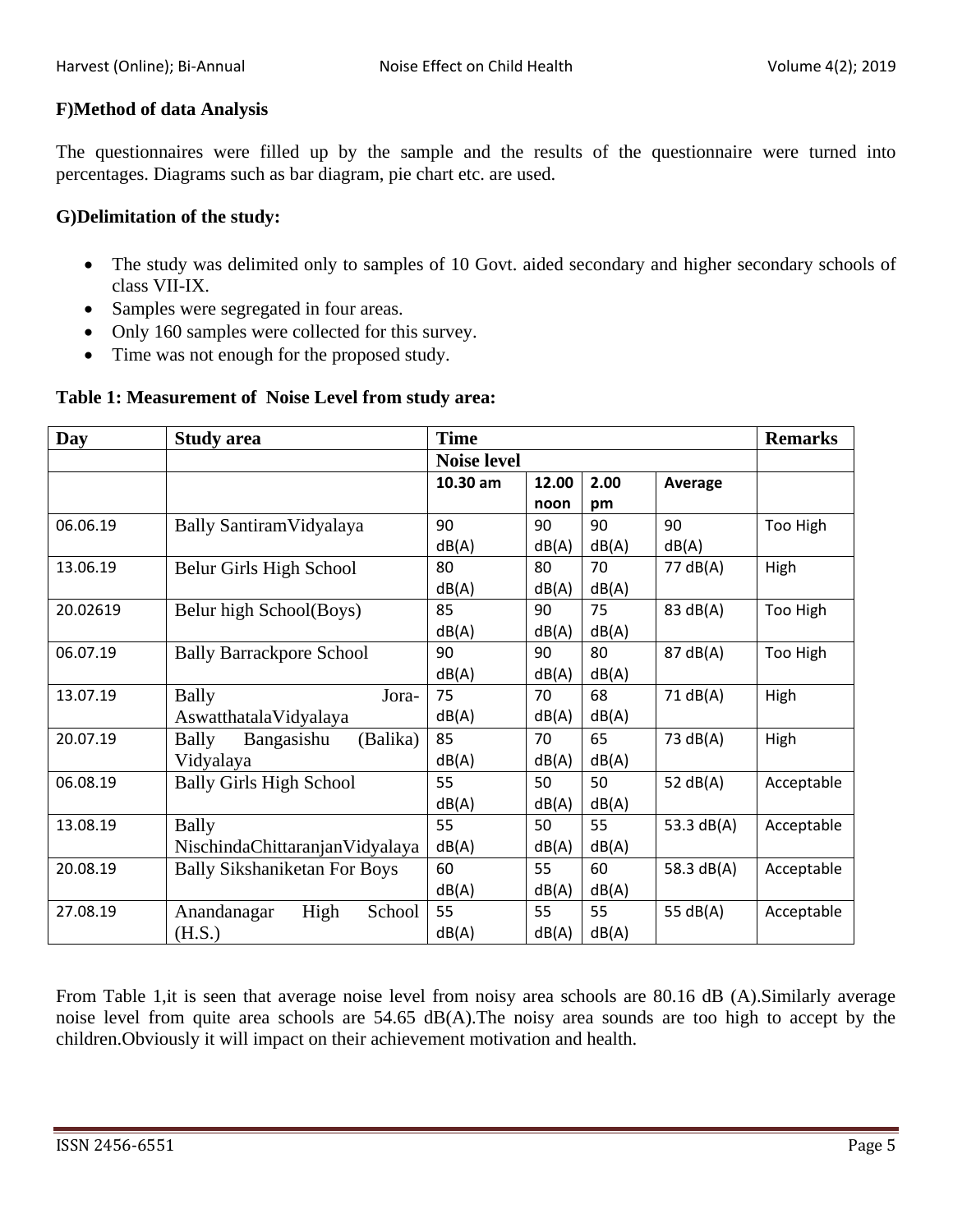

## **Fig 1(a):Average noise level from both area schools**



**Average noise level from both area schools**

# **Fig 1(b):Average noise level of schools**

**Fig:1 Graphical representation of Table 1**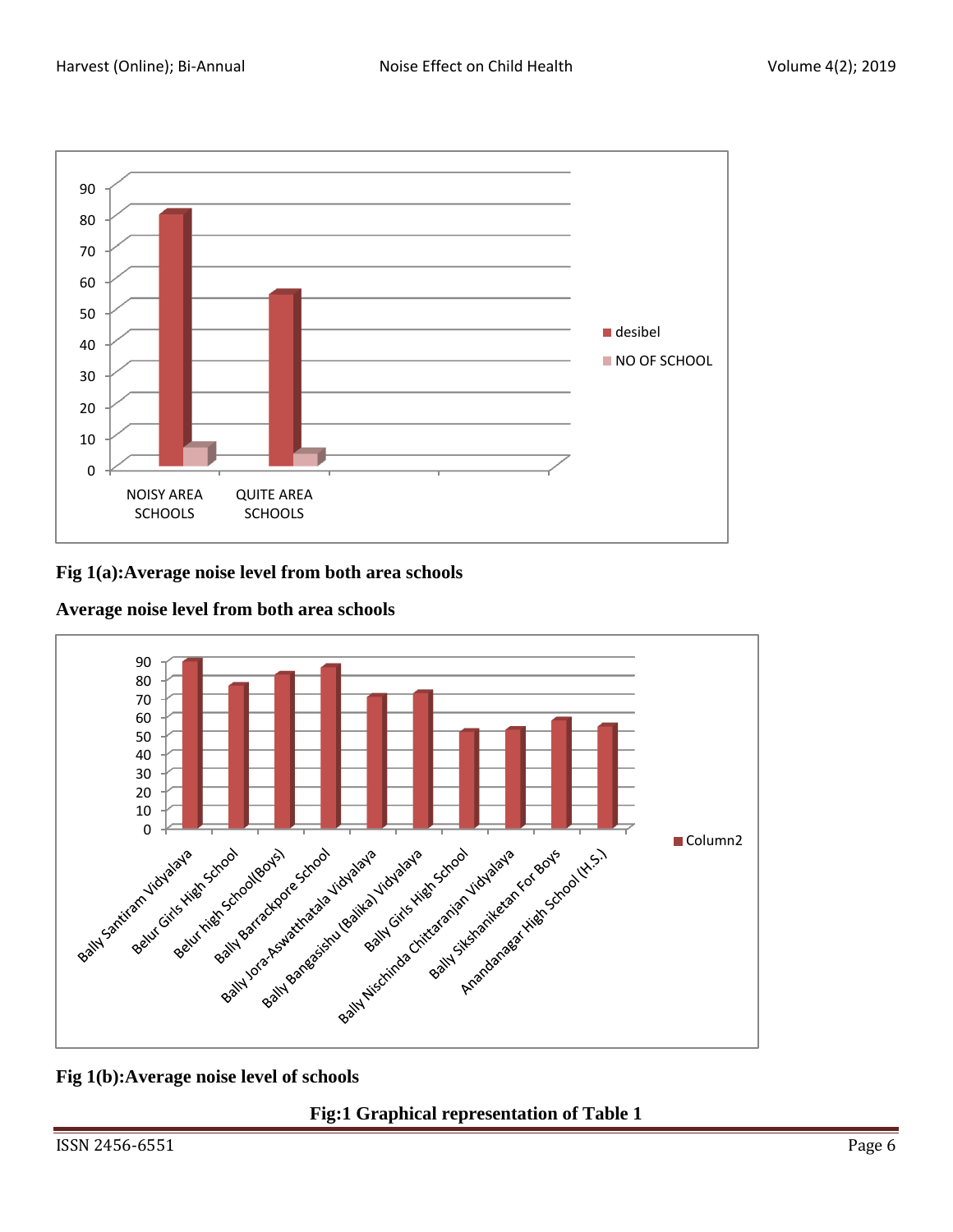# **Table 2: School wise information of type, locality environment and sample :**

| Sl.No | School                              | Address                                | Type        | Locality      | Environment  | Sample collected |
|-------|-------------------------------------|----------------------------------------|-------------|---------------|--------------|------------------|
| I.    | Bally Santiram Vidyalaya            | 382,<br>Grand                          | <b>Boys</b> | <b>Beside</b> | <b>Noisy</b> | 16               |
|       |                                     | Rd,<br>Trunk                           |             | G.T.Road      |              |                  |
|       |                                     | Bally, Howrah,                         |             |               |              |                  |
|       |                                     | West<br>Bengal                         |             |               |              |                  |
|       |                                     | 711201                                 |             |               |              |                  |
| ΙΙ.   | Belur Girls High School             | Trunk<br>Grand                         | Girls       | <b>Beside</b> | Noisy        | 16               |
|       |                                     | Rd,<br>Belur,                          |             | G.T.Road      |              |                  |
|       |                                     | Liluah,                                |             |               |              |                  |
|       |                                     | Howrah,<br>West                        |             |               |              |                  |
|       |                                     | <b>Bengal 711202</b>                   |             |               |              |                  |
| III.  | Belur high School(Boys)             | P 311,<br>Grand                        | <b>Boys</b> | <b>Beside</b> | <b>Noisy</b> | 16               |
|       |                                     | Rd,<br>Trunk                           |             | G.T.Road      |              |                  |
|       |                                     | Math,<br>Belur                         |             |               |              |                  |
|       |                                     | Howrah,<br>West                        |             |               |              |                  |
| IV.   | <b>Bally Barrackpore School</b>     | <b>Bengal 711202</b><br>Grand<br>Trunk | <b>Boys</b> | <b>Beside</b> | <b>Noisy</b> | 16               |
|       |                                     | Belur,<br>Rd,                          |             | G.T.Road      |              |                  |
|       |                                     | Bally, Howrah,                         |             |               |              |                  |
|       |                                     | West<br>Bengal                         |             |               |              |                  |
|       |                                     | 711205                                 |             |               |              |                  |
| V.    | <b>Bally</b><br>Jora-               | Goswami Para,                          | <b>Boys</b> | <b>Beside</b> | <b>Noisy</b> | 16               |
|       | AswatthatalaVidyalaya               | Howrah,<br>Dist.                       |             | Train         |              |                  |
|       |                                     | Bally,<br>West                         |             | route         |              |                  |
|       |                                     | <b>Bengal 711201</b>                   |             |               |              |                  |
| VI.   | <b>Bally</b><br>Bangasishu(Balika)  | Goswami<br>96,                         | Girls       | <b>Beside</b> | <b>Noisy</b> | 16               |
|       | Vidyalaya                           | Para<br>Road,                          |             | Train         |              |                  |
|       |                                     | Bally, Howrah,                         |             | route         |              |                  |
|       |                                     | West<br>Bengal                         |             |               |              |                  |
|       |                                     | 711201                                 |             |               |              |                  |
| VII.  | <b>Bally Girls High School</b>      | Bally, Howrah,                         | Girls       | Interior      | Quite        | 16               |
|       |                                     | West<br>Bengal                         |             |               |              |                  |
|       |                                     | 711201                                 |             |               |              |                  |
| VIII. | <b>Bally</b>                        | Nischinda,                             | <b>Boys</b> | Interior      | Quite        | 16               |
|       | NischindaChittaranjanVidyalaya      | Ghoshpara,                             |             |               |              |                  |
|       |                                     | Bally, Howrah,<br>West                 |             |               |              |                  |
|       |                                     | Bengal,<br>Ghosh<br>Para,              |             |               |              |                  |
|       |                                     | West<br>Howrah,                        |             |               |              |                  |
|       |                                     | <b>Bengal 711227</b>                   |             |               |              |                  |
| IX.   | <b>Bally Sikshaniketan For Boys</b> | 7, Sarkhel Para                        | <b>Boys</b> | Interior      | Quite        | 16               |
|       |                                     | Ln,<br>Bally,                          |             |               |              |                  |
|       |                                     | Howrah, West                           |             |               |              |                  |
|       |                                     | <b>Bengal 711201</b>                   |             |               |              |                  |
| X.    | High<br>Anandanagar<br>School       | Sapuipara,                             | Boys        | Interior      | Quite        | 16               |

**ISSN 2456-6551** Page 7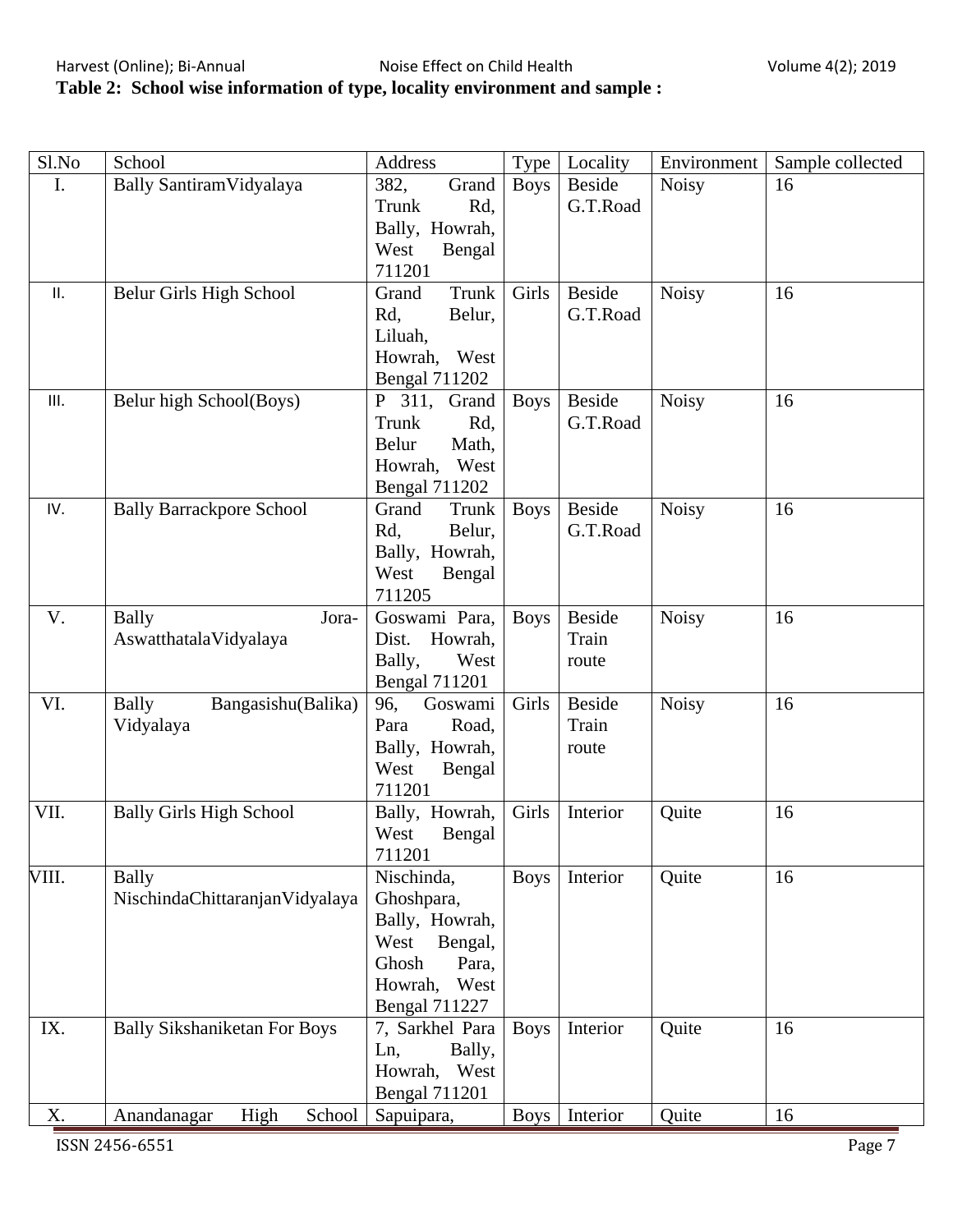Harvest (Online); Bi-Annual Noise Effect on Child Health

| Volume 4(2); 2019 |  |
|-------------------|--|
|-------------------|--|

| $\frac{1}{2}$ | <b>NUBLEMENT CHILD HEATH</b> | VUUUUUUUHUHUHUHUHUHUHUHUHUHUHUHU |
|---------------|------------------------------|----------------------------------|
| (H.S.)        | Ghosh<br>Para,               |                                  |
|               | West<br>Howrah,              |                                  |
|               | <b>Bengal 711227</b>         |                                  |

# **Table 3 :Area wise comparison among different aspects viz. noise level from both school and residence, samples collected from both environment and the selection criteria of the sample:**

| <b>School</b>      | Area          | $\mathbf{dB}$ | dB from   | <b>Sample</b>  | <b>Sample</b>  | <b>Sample</b> | Selection criteria of the |
|--------------------|---------------|---------------|-----------|----------------|----------------|---------------|---------------------------|
|                    |               | from          | their     | from           | from           | collectio     | sample                    |
|                    |               | school        | residence | noisy          | quite          | n area        |                           |
|                    |               | area          | area      | area           | area           |               |                           |
| <b>Bally</b>       | <b>Beside</b> | 90            | 70        | 16             | $\theta$       | Slum          | Noisy residence and       |
| SantiramVi         | G.T.Road      | dB(A)         | dB(A)     |                |                | area          | noisy school              |
| dyalaya            |               |               |           |                |                |               |                           |
| <b>Belur Girls</b> | <b>Beside</b> | 80            | 50        | $\overline{2}$ | 14             | Interior      | Quiet residence and       |
| <b>High School</b> | G.T.Road      | dB(A)         | dB(A)     |                |                | city          | noisy school;             |
|                    |               |               |           |                |                |               |                           |
| Belur high         | <b>Beside</b> | 85            | 52        | $\overline{2}$ | 14             | Interior      | Quiet residence and       |
| School(Boy         | G.T.Road      | dB(A)         | dB(A)     |                |                | city          | noisy school;             |
| s)                 |               |               |           |                |                |               |                           |
| <b>Bally</b>       | <b>Beside</b> | 90            | 75        | 16             | $\overline{0}$ | Slum          | Noisy residence and       |
| Barrackpore        | G.T.Road      | dB(A)         | dB(A)     |                |                | area          | noisy school              |
| School             |               |               |           |                |                |               |                           |
| <b>Bally Jora-</b> | <b>Beside</b> | 75            | 45        | $\overline{2}$ | 14             | Interior      | Quiet residence and       |
| Aswatthatal        | Train         | dB(A)         | dB(A)     |                |                | city          | noisy school;             |
| aVidyalaya         | route         |               |           |                |                |               |                           |
| <b>Bally</b>       | <b>Beside</b> | 85            | 47        | $\mathbf{1}$   | 15             | Interior      | Quiet residence and       |
| Bangasishu         | Train         | dB(A)         | dB(A)     |                |                | city          | noisy school;             |
| (Balika)           | route         |               |           |                |                |               |                           |
| Vidyalaya          |               |               |           |                |                |               |                           |
| <b>Bally Girls</b> | Interior      | 55            | 45        | $\mathbf 0$    | 16             | Interior      | Quiet residence and       |
| <b>High School</b> |               | dB(A)         | dB(A)     |                |                | city          | quiet school;             |
|                    |               |               |           |                |                |               |                           |
| <b>Bally</b>       | Interior      | 55            | 47        | $\pmb{0}$      | 16             | Interior      | Quiet residence and       |
| NischindaC         |               | dB(A)         | dB(A)     |                |                | city          | quiet school;             |
| hittaranjanV       |               |               |           |                |                |               |                           |
| idyalaya           |               |               |           |                |                |               |                           |
| <b>Bally</b>       | Interior      | 60            | 65        | 12             | $\overline{4}$ | Slum          | Noisy residence and       |
| Sikshaniket        |               | dB(A)         | dB(A)     |                |                | area          | quiet school,             |
| an For Boys        |               |               |           |                |                |               |                           |
| Anandanaga         | Interior      | 55            | 56        | 13             | $\overline{3}$ | Slum          | Noisy residence and       |
| r High             |               | dB(A)         | dB(A)     |                |                | area.         | quiet school,             |
| School             |               |               |           |                |                |               |                           |
| (H.S.)             |               |               |           |                |                |               |                           |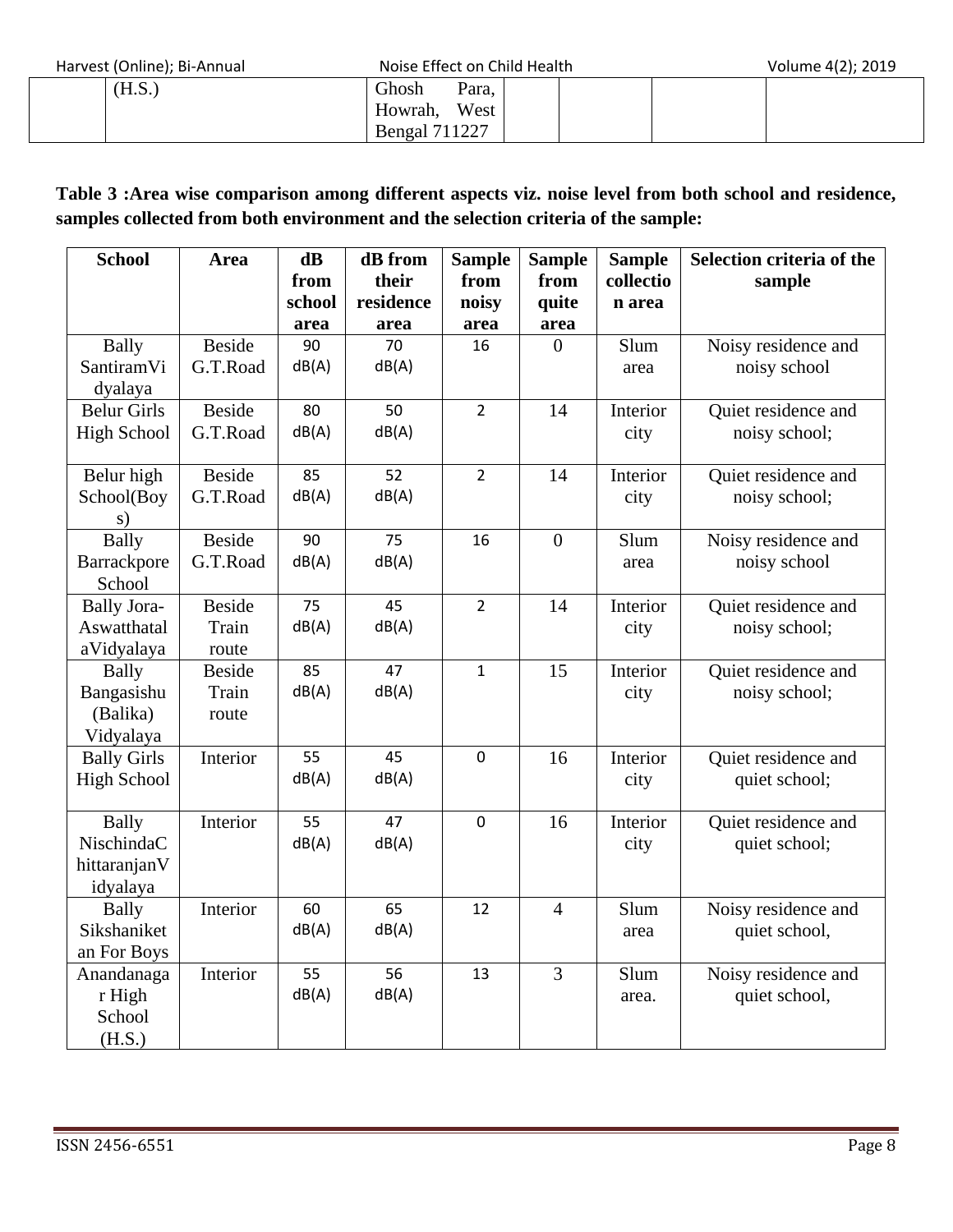

**Fig 2: Graphical representation of Area wise co relation among different aspects viz. noise level from both school and residence, samples collected from both environment and the selection criteria of the sample.**

**Table 4: Comparison chart of environment type with their % of summative evaluation with grade average.**

| <b>Environ</b> | <b>School</b>  | <b>Type</b> | <b>Resi</b> | $\mathbf C$ |                | No of          | T              | <b>Average BP</b> |      | %of        | Grade         |
|----------------|----------------|-------------|-------------|-------------|----------------|----------------|----------------|-------------------|------|------------|---------------|
| ment           |                |             | dance       | L           | sample         |                | $\mathbf 0$    |                   |      | summative  | average.      |
| type.          |                |             |             | A           | $\mathbf N$    | Q              | T              |                   |      | evaluation |               |
|                |                |             |             | <b>SS</b>   |                |                | al             |                   |      |            |               |
|                | <b>Bally</b>   |             |             | VII         | 3              | $\overline{0}$ | 3              | 140/9             |      | 24%        | D             |
| <b>Noisy</b>   | SantiramV      | <b>BOY</b>  | Slum        |             |                |                |                | 5                 |      |            |               |
| residence      | idyalaya       | S           | area        | <b>VIII</b> | 6              | $\overline{0}$ | 6              | 140/9             |      | 29%        | $\mathcal{C}$ |
| and noisy      |                |             |             |             |                |                |                | $\Omega$          |      |            |               |
| school         |                |             |             | IX          | 7              | $\overline{0}$ | 7              | 150/1             |      | 25%        | D             |
|                |                |             |             |             |                |                | 16             | 00                | 145/ |            |               |
|                | <b>Bally</b>   |             |             | VII         | 8              | $\overline{0}$ | 8              | 130/9             | 95   | 23%        | D             |
|                | <b>Barrack</b> | <b>BOY</b>  | Slum        |             |                |                |                | 5                 |      |            |               |
|                | pore           | S           | area        | <b>VIII</b> | $\overline{2}$ | $\overline{0}$ | $\overline{2}$ | 140/9             |      | 27%        | $\mathcal{C}$ |
|                | School         |             |             |             |                |                |                | 5                 |      |            |               |
|                |                |             |             | IX          | 6              | $\overline{0}$ | 6              | 145/9             |      | 24%        | D             |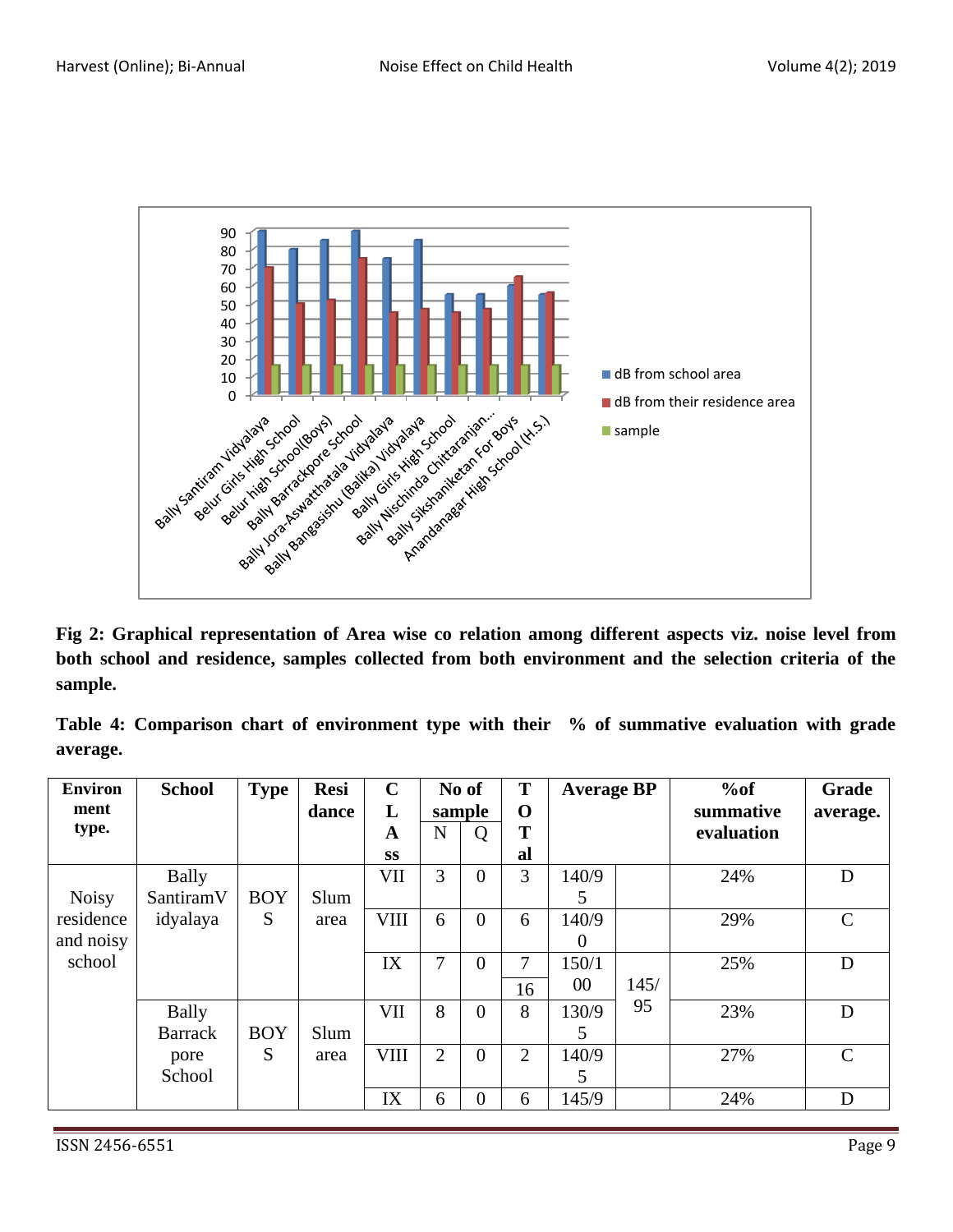Harvest (Online); Bi-Annual Noise Effect on Child Health Volume 4(2); 2019

|                        |                                |                              |                   |                                 |                  |                | 16                   | $\boldsymbol{0}$          |      |     |               |
|------------------------|--------------------------------|------------------------------|-------------------|---------------------------------|------------------|----------------|----------------------|---------------------------|------|-----|---------------|
| <b>Noisy</b>           | <b>Bally</b><br>Siksha         | <b>BOY</b>                   | Slum              | <b>VII</b>                      | 8                | $\overline{2}$ | 10                   | 135/9<br>5                |      | 34% | $\mathcal{C}$ |
| residence<br>and quiet | niketan<br>For Boys            | S                            | area              | <b>VIII</b>                     | $\overline{2}$   | $\mathbf{1}$   | 3                    | 140/9<br>$\boldsymbol{0}$ |      | 65% | $\bf{B}$      |
| school,                |                                |                              |                   | IX                              | $\overline{2}$   | $\mathbf{1}$   | 3<br>16              | 135/9<br>5                | 140/ | 74% | $B+$          |
|                        | Ananda<br>nagar High           | <b>BOY</b>                   | Slum              | <b>VII</b>                      | $\overline{7}$   | $\mathbf{1}$   | 8                    | 130/9<br>$\boldsymbol{0}$ | 93   | 36% | $\mathsf{C}$  |
|                        | School<br>(H.S.)               | S                            | area              | <b>VIII</b>                     | 5                | $\overline{0}$ | 5                    | 140/9<br>5                |      | 66% | $\, {\bf B}$  |
|                        |                                |                              |                   | $\text{IX}$                     | $\mathbf{1}$     | $\overline{2}$ | 3<br>16              | 140/9<br>5                |      | 42% | $\mathsf{C}$  |
|                        | <b>Belur Girls</b>             | <b>GIRL</b><br>S             | Interi<br>or city | <b>VII</b>                      | $\overline{2}$   | 6              | 8                    | 135/9<br>$\overline{0}$   |      | 78% | $B+$          |
|                        | High<br>School                 |                              |                   | <b>VIII</b>                     | $\overline{0}$   | $\overline{4}$ | $\overline{4}$       | 135/9<br>5                |      | 44% | $\mathsf{C}$  |
| Quiet                  |                                |                              |                   | IX                              | $\overline{0}$   | $\overline{4}$ | $\overline{4}$<br>16 | 130/9<br>5                |      | 62% | $\, {\bf B}$  |
| residence<br>and noisy | Belur high<br>School           | <b>Boys</b>                  | Interi<br>or city | <b>VII</b>                      | $\mathbf{1}$     | $\overline{7}$ | $8\,$                | 135/9<br>$\mathfrak{S}$   |      | 72% | $B+$          |
| school;                | (Boys)                         |                              |                   | <b>VIII</b>                     | $\overline{0}$   | $\overline{4}$ | $\overline{4}$       | 135/9<br>$\boldsymbol{0}$ |      | 77% | $B+$          |
|                        |                                |                              |                   | $\text{IX}$                     | $\mathbf{1}$     | 3              | $\overline{4}$<br>16 | 135/9<br>5                | 135/ | 76% | $B+$          |
|                        | <b>Bally Jora-</b><br>Aswattha | <b>Boys</b>                  | Interi<br>or city | <b>VII</b>                      | $\overline{0}$   | $\overline{4}$ | $\overline{4}$       | 135/9<br>$\boldsymbol{0}$ | 90   | 41% | $\mathsf{C}$  |
|                        | talaVidyal<br>aya              |                              |                   | <b>VIII</b>                     | $\mathbf{1}$     | 5              | 6                    | 135/9<br>5                |      | 73% | $B+$          |
|                        |                                |                              |                   | IX                              | $\mathbf{1}$     | 5              | 6<br>16              | 135/9<br>$\boldsymbol{0}$ |      | 95% | $\mathbf{A}$  |
|                        | <b>Bally</b>                   | Girls                        | Interi<br>or city | <b>VII</b>                      | $\boldsymbol{0}$ | $\overline{7}$ | $\overline{7}$       | 135/9<br>$\mathfrak{S}$   |      | 76% | $B+$          |
|                        | Banga<br>sishu                 |                              |                   |                                 |                  |                |                      |                           |      |     |               |
|                        | (Balika)<br>Vidyalaya          |                              |                   | <b>VIII</b>                     | $\boldsymbol{0}$ | 3              | 3                    | 135/9<br>5                |      | 61% | $\bf{B}$      |
|                        |                                |                              |                   | IX                              | $\mathbf{1}$     | 5              | 6<br>16              | 135/9<br>$\boldsymbol{0}$ |      | 43% | $\mathbf C$   |
|                        | <b>Bally Girls</b>             | <b>GIRL</b>                  | Interi            | <b>VII</b>                      | $\boldsymbol{0}$ | 6              | 6                    | 120/8<br>5                |      | 73% | $B+$          |
| Quiet                  | High<br>School                 | S                            | or city           | <b>VIII</b>                     | $\boldsymbol{0}$ | 6              | 6                    | 120/8<br>$\boldsymbol{0}$ |      | 64% | $\bf{B}$      |
| residence<br>and quiet |                                |                              |                   | $\ensuremath{\text{IX}}\xspace$ | $\boldsymbol{0}$ | $\overline{4}$ | $\overline{4}$<br>16 | 120/8<br>$\boldsymbol{0}$ | 120/ | 88% | $\mathbf{A}$  |
| school;                | <b>Bally</b><br>Nischinda      | <b>BOY</b><br>${\mathcal S}$ | Interi<br>or city | $\rm{VII}$                      | $\boldsymbol{0}$ | 8              | $8\,$                | 120/8<br>$\boldsymbol{0}$ | 80   | 85% | $\mathbf{A}$  |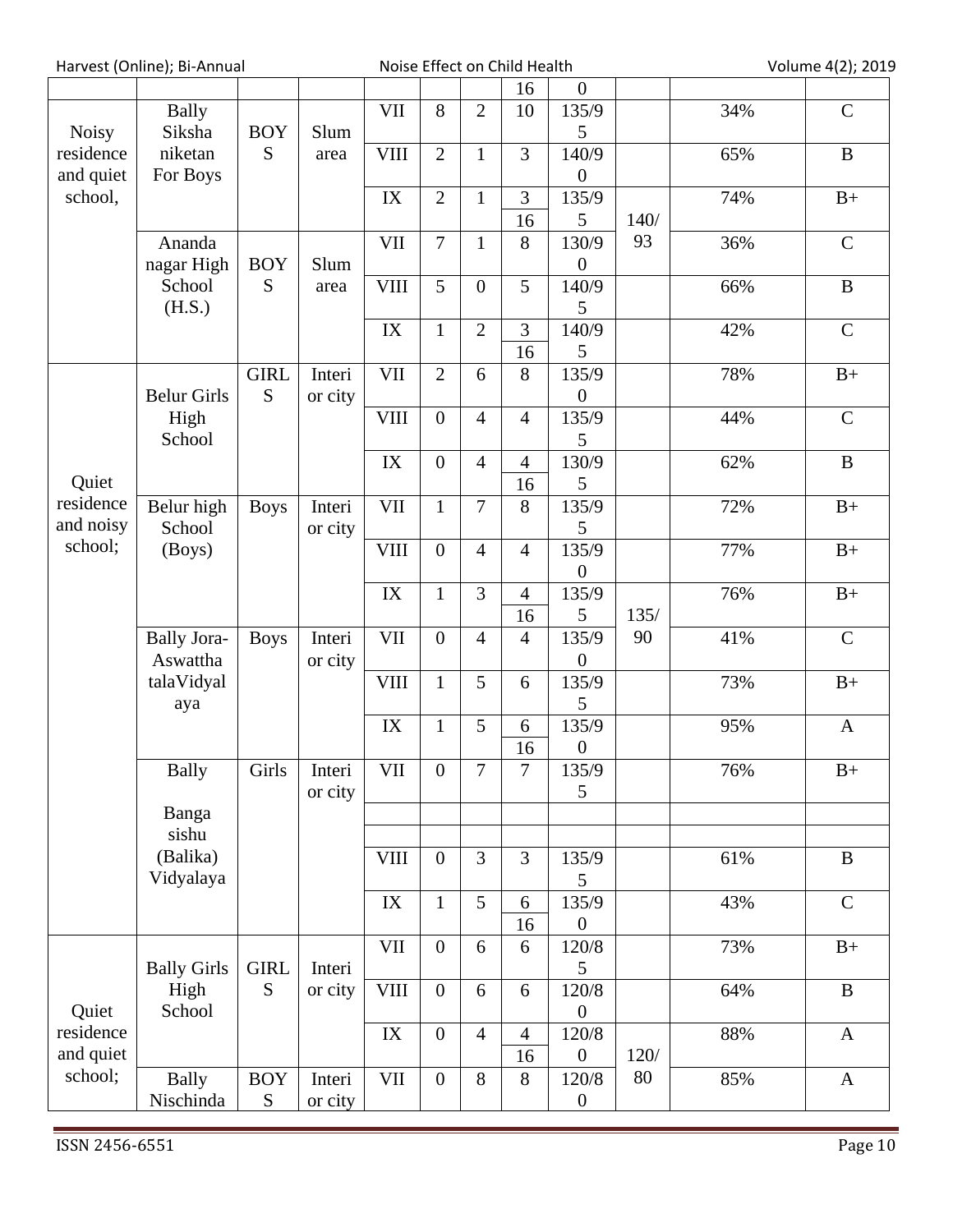Harvest (Online); Bi-Annual Noise Effect on Child Health Volume 4(2); 2019

| $\frac{1}{2}$ liai vest (Oliiliic), Di-Aliilual |            |  | <b>NOISE LITECT ON CHILD HEATH</b> |  |   |    |      |  | $VUUUUUE + (L)$ , $LUL$ |  |  |
|-------------------------------------------------|------------|--|------------------------------------|--|---|----|------|--|-------------------------|--|--|
|                                                 | Chitta     |  | VIII                               |  |   |    | 20/8 |  | 76%                     |  |  |
|                                                 | ranjanVidy |  |                                    |  |   |    |      |  |                         |  |  |
|                                                 | alaya      |  | 177                                |  | ت | ັ  | 20/8 |  | 95%                     |  |  |
|                                                 |            |  |                                    |  |   | 16 |      |  |                         |  |  |

## **Findings:**

- Average noise level experienced by the students residing of noisy area lies between 70-75 dB.
- Average noise level experienced by the students residing of quite area lies between 45-60 dB.
- Total no of samples both gender from noisy area are 64.
- Boys from noisy area are 61,where as girls are 3.
- Among 64 students of both gender ,29 are from class VII,16 are from class VIII, and 19 are from class IX.
- Average systolic blood pressure of the noisy area samples are always high and it is 144
- Average diastolic blood pressure of the noisy area samples are always high and it is 95.
- Average pulse pressure of the noisy area samples are always high and it is 50
- Average pulse pressure of the quite area samples are always low and it is 40.
- Grade average % of summative evaluation for the noisy area is D
- Grade average % of summative evaluation for the quite area is A.

## **Conclusions:**

Presently noise is a major risk factor for all of us. It is also a risk factor for school children. There is a strong co relation observed between huge noisy area and high blood pressure. Their annual summative report card was also studied. There is a strong relation between the achievement of the students those are in continuous exposure to noise and students from quite area. Noise is one of the major factor of their emotional disturbance and high blood pressure. The effect of noise in the classroom can make several disorders in students hearing, communication and intelligence.

The impact of noise generated by distributing questionnaires resulted the noise may bring physiological impact, which is often experienced by students in the form of dizziness. While the psychological impact include emotional and uncomfortable feelings. It also affects the communication process since the teacher's voice becomes unclear.

The actual mechanism for increase in blood pressure is not yet completely understood but it may be due to the following mechanism: The catecholamine released from adrenal medulla as a result of activation of adrenergic system, the effect of suprarenal glands steroids, angiotensin and also the direct effect of noise on arterial wall tension influences the blood pressure and heart rate.

# **References:**

- 1. Slater, R.B.,1968,"Effects of noise on pupil performance",In: Journal of Educational Psychology, (59), 480-514.
- 2. Evans, G.W. and Lepore,S.J.,1993," Nonauditory effects of noise on children: a critical review", In:Children's Environments. 10(1), pp.31-51.